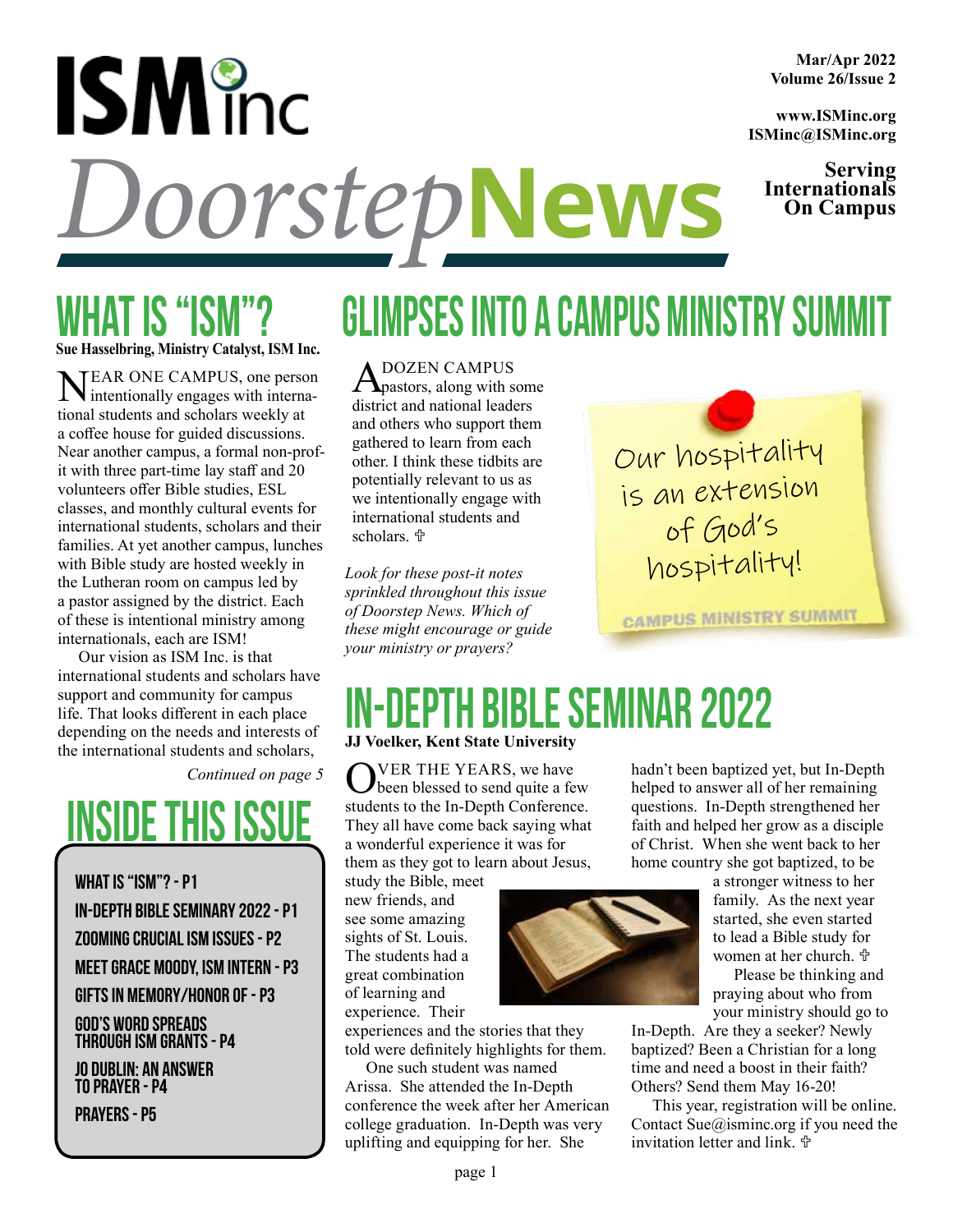# zooming crucial ism issues

**Amy Elwert, Lake Orion, MI**

#### *Participatory Meetings Aim to Connect, Examine Relevant Topics, and Encourage Site Leaders and Volunteers*

GREETINGS TO ALL<br>Congregations, ISM Site Leaders,. Site Volunteers, Supporters, and anyone else interested!

During the past couple months we have been working to build closer connection and collaboration between the eighty-six ISM site leaders, volunteers and staff from across the United States. In late December and early January, representatives and leaders from nine ISM sites met via Zoom. We set up the zoom gatherings in order to fellowship with each other, share about God's work on our campuses, reflect on highlights

and challenges at different sites, and brainstorm ideas of topics for future meetings Our goal is to learn from and encourage each other.

While the discussions flow freely, we try to

identify a particular topic or two for each meeting. Some of the topics we have covered or will cover are engaging international students & scholars, congregational involvement, funding, information sharing, training, and sharing success stories.

As part of the process, we try to mutually agree upon a topic that is a priority for the various ministries of those attending the meeting. For the late January meeting, we settled on the topic: "New Avenues for Connecting with International Students and Scholars."

What is a meeting like, you ask? The meetings are filled with the mutual sharing of ideas and encouragement for the benefit of everyone involved. Everyone shared their observations about current "connection" circumstances (such as Zoom being a blessing and a challenge, what has worked, and how international people connect with each other and with Americans). Together, we reflected and analyzed causes of specific situations in our respective ministries. We

thought about the felt needs of international students and scholars. We considered how cultural beliefs can hinder connection. We also brainstormed and evaluated courses of action we might take to improve our connection with international students and scholars. We tried to think together about what would help bring our ideas to reality.

We hope to have calls like this once a month or so. We all have busy schedules and are spread across four time zones (or even six when we include Hawai'i!), so it is challenging to find a time that is

> good for everyone. We determined the "best" time for the meeting based on surveying the people who wanted to attend.

The February topic was: "Building Relationships of Trust with International Students and Scholars."

#### **Plan to join us in the future.**

Here's what the March and April meetings will look like:

#### **Training volunteers to relate well to internationals**

- Wed March 23 8am Pacific, 9am Mountain, 10am Central, and 11am Eastern
- Mon March 28 10am Pacific, 11am Mountain, noon Central, and 1pm Eastern

#### **Connecting with Muslims: ways to engage and ISM testimonies**

- Mon April 25 10am Pacific, 11am Mountain, noon Central, and 1pm Eastern
- Wed April 27 8am Pacific, 9am Mountain, 10am Central, and 11am Eastern

If you would like to join the discussion on the next two topics, contact Sue (sue@isminc.org).

What has God given us that we are not yet using (people, time, place, skills, things), but that might be a blessing to others?

### A Zoom Meeting Participant's **PERSPECTIVE**

#### **Dorinda Werner**

**PARTICIPATING** in these  $\Gamma$  zoom calls helps. I don't feel so alone in my ministry anymore because I'm connecting with others in International Student Ministry!

I really encourage you to take advantage of the upcoming zoom calls/discussions. It's worth every minute! Sue plans very productive, efficient, and interactive meetings. Many ideas and experiences are shared. You are sure to get some helpful tips for ministry!

God is at work through all of our ministries. It's great to share what He is doing with one another and to give Him the glory! We certainly experience challenges. Yet, we can be a blessing to each other by praying for each other.  $\mathbb{P}$ 

Watch for e-mail notices with topics and Zoom meeting links. Even if you are unable to join, please let us know any other topics of interest to you in your specific location/context. God's blessings on each of our connections and relationships!  $\oplus$ 

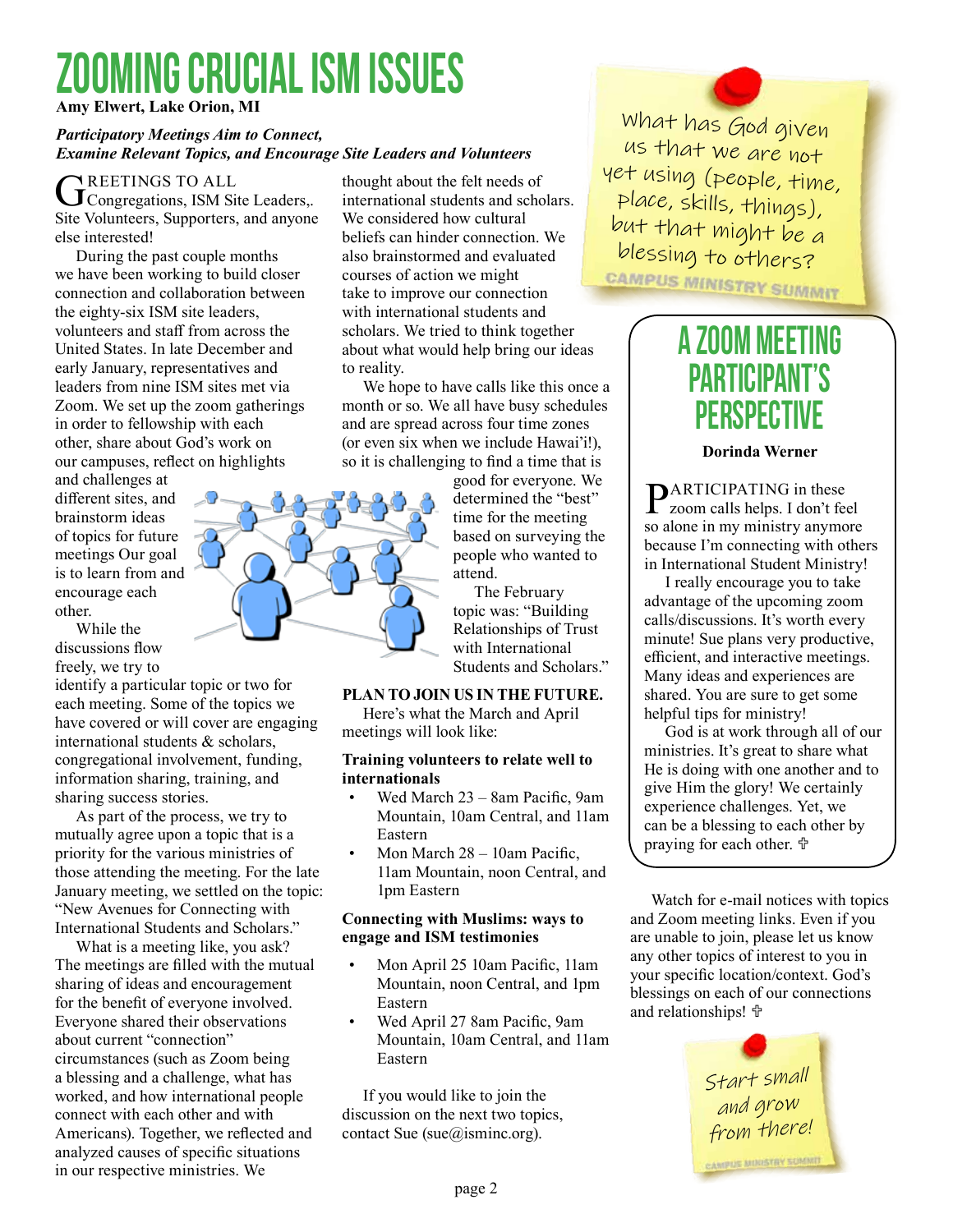# UPDATE FROM Grace Moody, ISM intern

**M** y name is Grace Moody. I'm<br>in the 6th month of a part-time internship program at Grand Valley State University with ISM Inc., and Pastor Marin Cerchez, at St. Johns Lutheran Church, Jenison, MI.

I am very blessed with the opportunity to intern with ISM because it has given me the heart to remain intentional with others and make connections with people from other countries! I have enjoyed pursuing relationships with people I find similarities with, as well as those with whom I have differences.

I have met many international students by attending an international student organization that is registered as a club through my university. I am so thankful to God for leading me to be a part of this organization. The leaders are so caring for others, and it has truly inspired me. Pastor Marin has taught me that we are all (St. John's Church, ISM, and the student organization) working for the same purpose because it is about what God is doing, and we

*Look for ways to meet both felt needs and deeper needs*

**CAMPUS MINISTRY SUMMIT** 

get to be a part of it. I have kept this in mind since the beginning of the internship.

Some things we have done include celebrating Diwali – an Indian holiday – with students in November. We went



to an Indian restaurant to celebrate, and then went to an American home for Chai tea and Indian desserts and sparklers. I also was able to celebrate Thanksgiving with students. A lot of them were experiencing Thanksgiving for the first time. Whenever I hangout with my international student friends, the evening always ends with dancing! Looking ahead to this month, we are planning a Valentine's Day party!

This semester I have the opportunity to lead a Bible study that is open to non-believer international students. My prayer is that I will be able to share the good news out of the joy given to me through Christ. Finding similarities

beside the differences in beliefs and culture has given me the right posture to share the good news: I am a mere human and need Jesus just as much as anyone.

Showing others you care about them by asking them questions and showing them you want to hear their story is a way I can share the love of Christ with others. I am learning this in many settings. I value one-on-one conversations because I get to hear their story and show them I care. Driving students around to and from the Bible studies and other events is something I have found valuable for making these connections. This lesson has also spread out into other parts of my life. For example, talking with my St. John's host-family while sharing time by cooking with one another has also shown me how much giving others your time can go. I also have recently called my family members more because I know how much it means to me when someone shows me they care by reaching out. Even in my student teaching classroom, I have practiced this as well.

I am so thankful for the opportunity to be a part of this ministry. I really did not know what to expect at the beginning, but I am seeing God's faithfulness through this. I'm looking forward to all that this semester will hold with the Bible studies and developing relationships with others. I recommend this internship to anyone who is looking to meet new people, care for others, and give God control of how he allows the mission work to happen. Thank you so much to ISM for this opportunity. <sup>中</sup>

# GIFTS IN HONOR/MEMORY OF.

We praise God for current and former ISM workers as well as relatives of yours whom you honor or remember as you give. In the past six months, the following gifts have been received:

#### *In Memory of:*

Ted Haske \$25 Jon Schroeder \$25 Rev. Karl Lutze \$180 Carl Selle \$2500 (with Karol) Mildred Seefeld and Carl Selle \$2500

#### *In Honor of:*

Gena (Meyer) Nelson \$200 Sue Hasselbring \$1040 Karol Selle \$2500 (with Carl)

Give others the gift of being with them, listening to their pain and their joys.<br><sub>campus ministry summit</sub>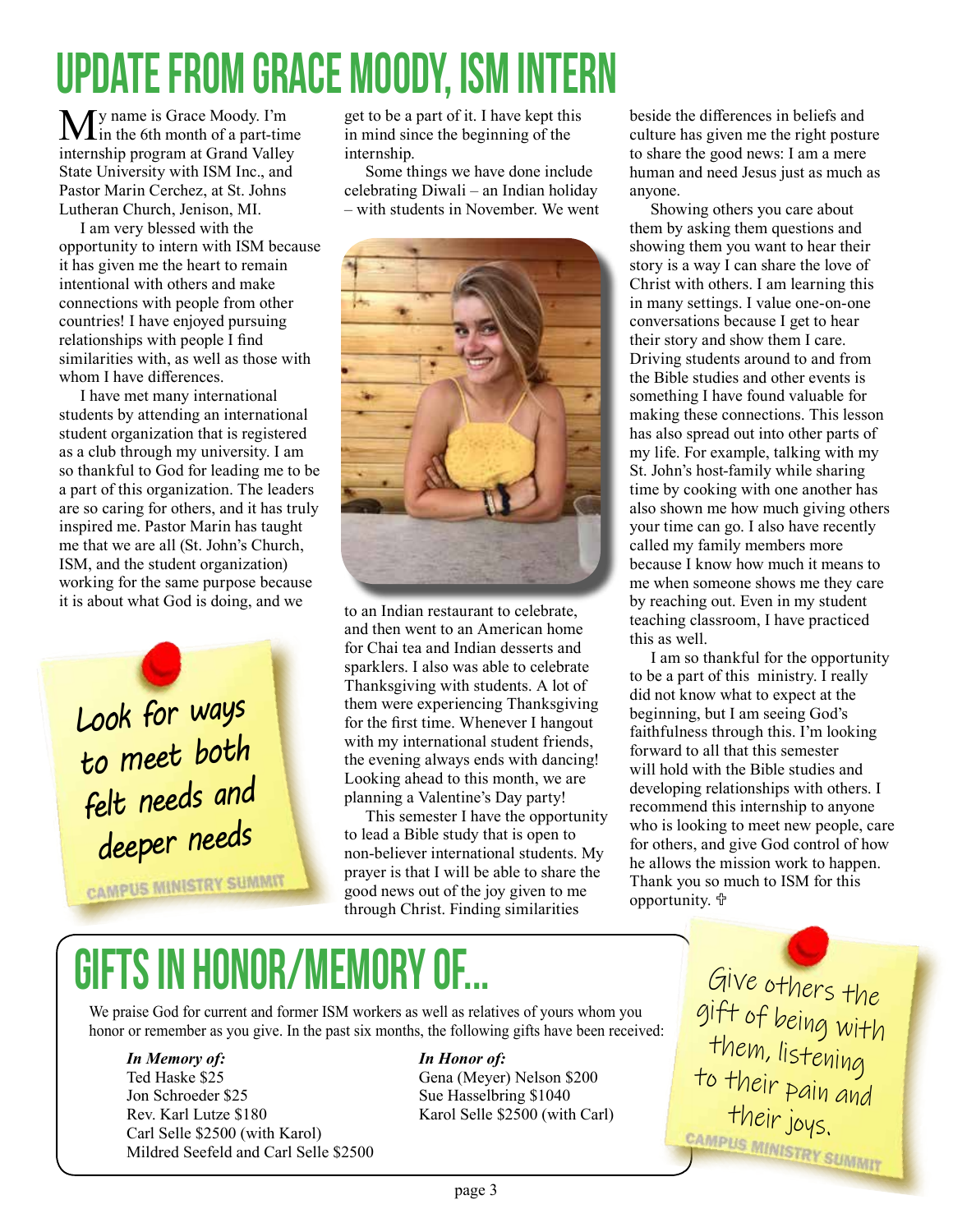# god's word spreads through ism grants

IN 2021, ISM Inc. DISBURS<br>Christ-Centered Resource Gr. *Christ-Centered Resource Grants*  totalling \$3,100 to seven ISM sites from Pennsylvania to California. Now those grants are bearing fruit as God's people intentionally engage with international students, scholars and their families. Congregations and ISM sites may apply for a grant at any time using the application on the ISM website or by contacting Sue $@$ isminc.org for more information.

#### **Gift of Chinese Bibles**

Hope Lin (Not her real name. For security and safety, this entry contains no identifying information) arrived with us as an elementary school student from China. She was here with a host family while her Dad was a visiting scholar at an American university. Hope left the area for a few years but recently arrived back with us. She attends a local high school as a sophomore now. She did not have a Chinese/English Bible so we were excited to give her one. Her Chinese host family is not Christian and we were able to give them a Bible, too,

which is an exciting witnessing opportunity. We are excited that this gift can help to further establish our relationship with Hope. Looking forward to getting her connected with our church. As we are not far from Lent we are hoping to connect her with a small group and be able to use the Bible in our local Lutheran congregation.

We are thankful for the ISM grant that helped make this happen.

#### **International Students Attend Thanksgiving Feast**

On Sunday, November 14 - before the students would leave on break - your campus mission in Pittsburgh celebrated its annual Thanksgiving feast, co-sponsored by the Pittsburgh Lutheran Deaf Ministry (PLDM) and aided by a grant from ISM, Inc. We had a wonderful mix of members and guests from the parish, campus ministry, deaf mission, blind ministry, etc: 50 people total. One of our international students from Japan, "Corito," attended

Christian worship for the first time ever and the meal immediately after the service with her family (see attached photos). She wrote to me a couple days later: "Thank you for last Sunday. I'm happy to experience Sunday divine service and traditional Thanksgiving dinner!" Before, she knew nothing about Jesus and had never opened a Bible. She has now been attending Bible study every week with us.

First Trinity, Pittsburgh is thrilled to serve international and US students attending local universities, including University of Pittsburgh, Carnegie-Mellon, and Chatham College. <sup>中</sup>



### N: AN ANSWER TO PRAYER **August Mennell, Slipper Rock, PA**

 $\bigcap$  eventy students, both US and **D**international, poured into All Saints Lutheran Church, Slippery Rock, Pennsylvania in January to experience Christian fellowship and enjoy the

homemade meal faithfully prepared by Jo Dublin. Jo is a Korean Christian who passionately includes students in her life for the sake of the Gospel.

Jo was born into a home with few earthly possessions, but rich in Christian love. Because of her mother, she and all her siblings are Christian. When she moved to the US with her Christian husband Mark who was an American soldier, her faith came with her. Jo took a special interest

in international students, delighting to share the gospel with them.

In 2010, Jo invited my husband and me to a games night she hosted which included one of her homemade meals. We had been involved in a movie and pizza night at All Saints

> for some years, but realized that the students were "pizza-ed out". My husband was praying that God would send us a cook so we could serve homemade meals. Jo was the answer to that prayer!

Jo shows her love for Jesus in her actions and words to students. She often visits a local farm to harvest fresh Asian cabbage and radishes to include in her meals. She sends all the leftovers home with the students

to eat in their dorms. She refuses all gifts except one given to her favorite charity. We give God thanks that Jo is so willing and loving, always sharing God's Word with students. <sup>中</sup>



*Mrs. Augusta Mennell shares a moment with Jo Dublin who cooks the Korean Student Meal for the All Saints Lutheran Church and Student Center's Campus Ministry.*

*Jo Dublin shares leftovers from Korean Student Meal* 

*with Jin Lee. Jin Lee helps spread the word to other students at Slippery Rock Uni-*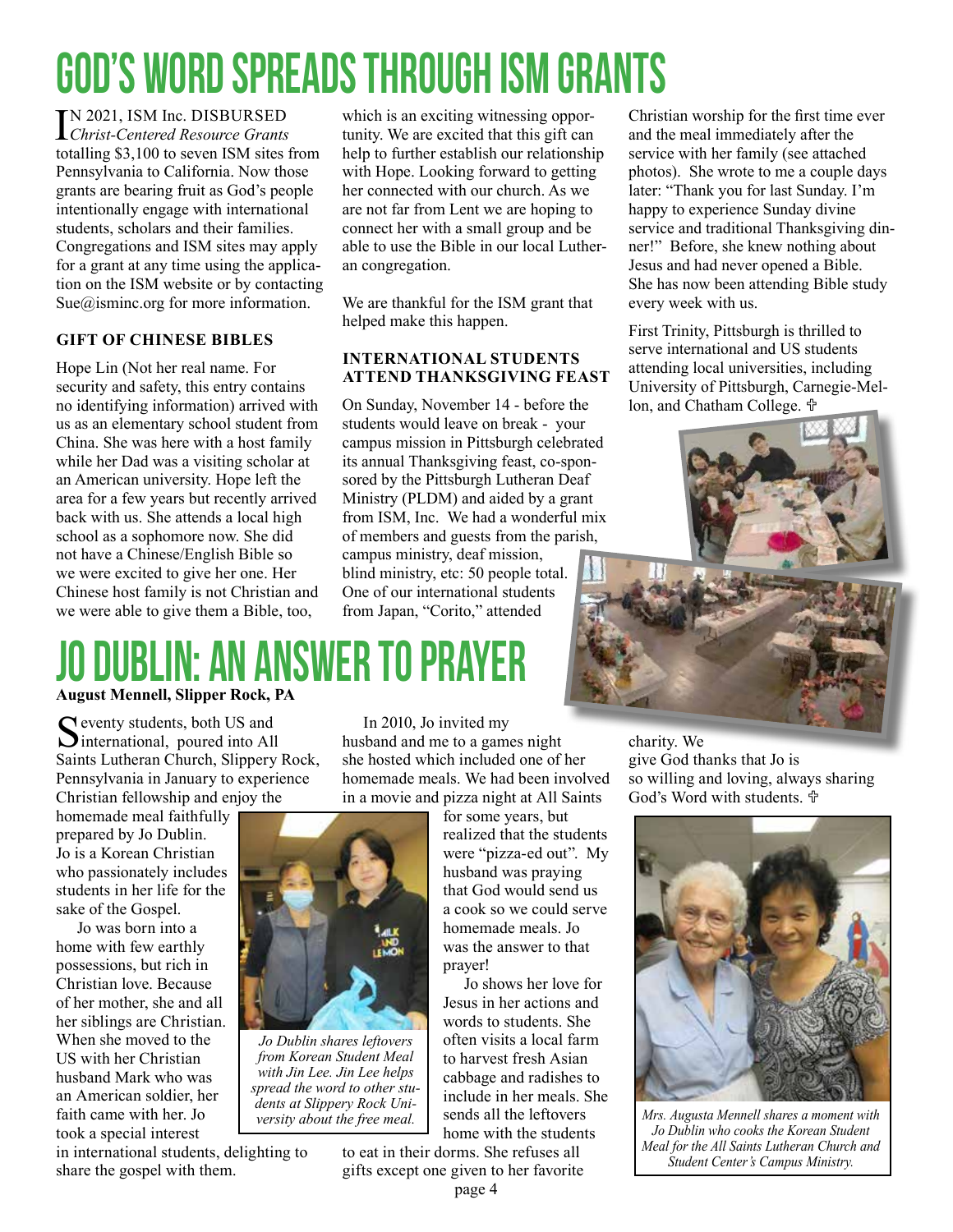#### *What is ISM from page 1*

the giftings and availability of God's people in that place, and the connections to the university.

What about university connections? One student-led ISM (mentored by a Director of Christian Education) is registered with the campus as a student-led group and receives regular funding for their events. Several ISM site leaders serve on the campus committee for religious organizations. Many ISM sites participate in new student orientation and are allowed to post notices about their events. Maintaining such connections takes time and commitment. In other places, where such connections are impossible or difficult, communication is passed student to student, or

events are announced on the church's outdoor signs.

Some intentional ministry among international students and scholars is closely linked to "LCMS U" campus ministry efforts. Others are completely separate. Some have only volunteers, some only paid staff, others a mixture of the two.

Is one way of being ISM better than another? No. Each offers opportunity and challenges. All require us to depend on God to strengthen, sustain, and guide us. Perhaps, as you have read you realized that you or your congregation are doing ISM or could start

Avoid assuming that others have negative motivations, rather truly care for others and build relationships.

### **CAMPUS MINISTRY SUMMIT**

doing it! We would love to list you and your congregation on the ISM list of ministries. We'd love to add you to our ISM leader's discussion list so you can share your ideas and experiences with others. Contact Sue (sue@isminc.org).  $\mathbb{t}$ 



*In-Depth Bible Seminar*

Praise for providing Toddhall Retreat Center as the venue for In-Depth. May God bless the staff who serve there.

For God to guide students and scholars to register for the 2022 In-Depth Seminar.

For God to provide a team to serve, teach, and care for the children who attend.

For guidance for JJ Voelker and Sue as they prepare the In-Depth Seminar sessions.

For additional staff for the In-Depth Seminar.

#### *From Sue Hasselbring Ministry Catalyst*

That participants from across the US who attended the Best Practices in Ministry (BPM) Conference in Phoenix would begin intentionally reaching out to international students and scholars, encouraging others to join them.

For wisdom in prioritizing which conferences and conventions to attend.

For appropriate follow-up with various contacts: potential new sites, BPM, those registered for In-Depth, and those who have requested help.

*From Bob Dickhudt, Detroit, MI*

The ISM site at Wayne State University, Detroit, has been "pandemic-caused inactive," but HOPE ABOUNDS for potential re-start in the weeks ahead. Pray for us: for wisdom and strength and good ideas and the Lord's leading.

#### *From Marcia Mittweded, Austin, Texas*

For M, E, J (S. Korea); H (Turkey); N, Y (Japan); G (Hungary); who have all responded

to our offer to send them a free Bible (thanks to a Grant from ISM, Inc.). Ask the Lord to continue to draw them and family members to Himself as they read and study these new Bibles.

Please continue to pray for N (Japan)

and her kids. (Not Christians yet.) Jesus is at work!! Here's an excerpt from a recent message: "...my second daughter asked a question about Jesus, so I gave her a children's Bible. She sat next to me for about an hour and read the Bible."

More good news! K&T (Belarus) have asked Pr. Richard to baptize their baby girl on Feb. 26. The baptism will be "zoomed" to the family in Belarus so they can also join the event. Thank the Lord and ask that other internationals who attend will also be touched by God's Spirit.

#### *From Eric Andrae, Pittsburgh, PA*

"Corito" and her family came to the divine

It takes multiple persistent friendly contacts over time to really connect. Follow up regularly with volunteers, with students, with student affairs personnel

#### **CAMPUS MINISTRY SUMMIT**

service this past Sunday; the first time ever they have been to Christian worship. Afterward, they also joined about fifty people from our parish, campus ministry, deaf mission, and blind center at our annual Thanksgiving Dinner (see attached pictures).

Prayer request for Zoë Huelsman, our Deaconess intern who is teaching ESL

class, and for me as I continue to teach ESL Bible study. Prayers for one of our new students, "Cortito" from Japan, who has never heard of Jesus or opened a Bible before, as well as for "Jamesi" joins us online from Asia, a Muslim who really desires to learn more about Christianity and to come to the United States.<sup>中</sup>